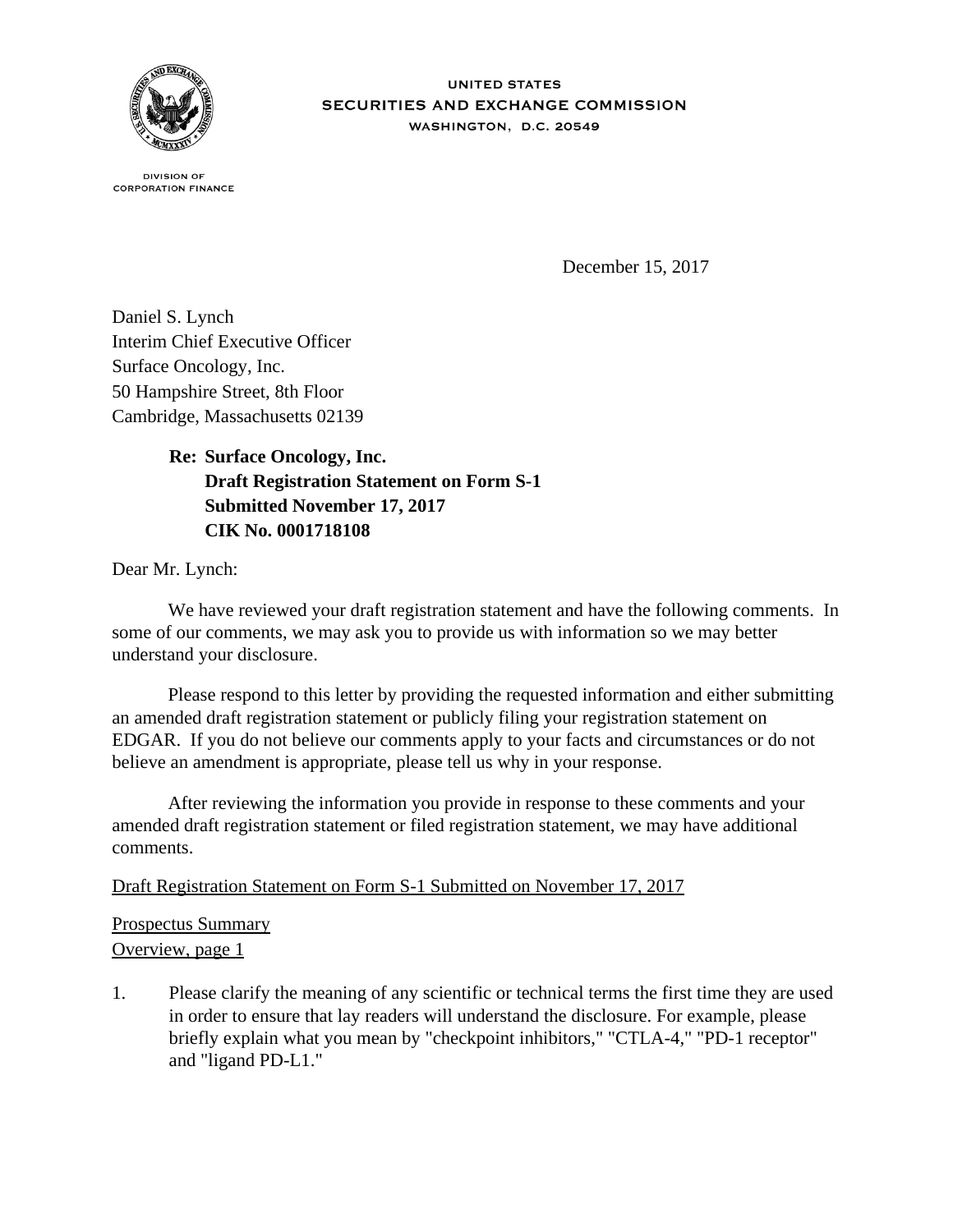# $S$ unch  $\Sigma$ ,  $\Sigma$ ,  $\Sigma$ ,  $\Sigma$ ,  $\Sigma$ ,  $\Sigma$ ,  $\Sigma$ ,  $\Sigma$ ,  $\Sigma$ ,  $\Sigma$ ,  $\Sigma$ ,  $\Sigma$ ,  $\Sigma$ ,  $\Sigma$ ,  $\Sigma$ ,  $\Sigma$ ,  $\Sigma$ ,  $\Sigma$ ,  $\Sigma$ ,  $\Sigma$ ,  $\Sigma$ ,  $\Sigma$ ,  $\Sigma$ ,  $\Sigma$ ,  $\Sigma$ ,  $\Sigma$ ,  $\Sigma$ ,  $\Sigma$ ,  $\Sigma$ ,  $\Sigma$ ,  $\Sigma$ ,  $\Sigma$ ,  $\Sigma$ ,  $\Sigma$ ,  $\Sigma$ ,  $\Sigma$ December 15,  $2017$ Page 2 Daniel S. Lynch

## Our Pipeline, page 2

2. Please amend your pipeline development chart to include the targets and related product candidates listed as "undisclosed" or remove these programs from the chart. Please tell us if the toxicology studies for SRF373 have been completed as the chart suggests; alternatively, please shorten the relevant arrow to reflect the current stage of development.

## Collaboration with Novartis, page 4

3. Please place your disclosure in appropriate context by disclosing the contingencies to your receiving potential future option and milestone payments of up to the amount you cite. Additionally, please balance your disclosure by including your obligation to pay royalties to Novartis on annual sales of regional licensed products in the U.S.

### Implications of Being an Emerging Growth Company, page 6

4. Please supplementally provide us with copies of all written communications, as defined in Rule 405 under the Securities Act, that you, or anyone authorized to do so on your behalf, present to potential investors in reliance on Section 5(d) of the Securities Act, whether or not they retain copies of the communications.

Management's Discussion and Analysis of Financial Condition and Results of Operations Critical Accounting Policies and Significant Judgments and Estimates Stock-based Compensation , page 83

5. Once you have an estimated offering price range, please explain to us the reasons for any differences between the recent valuations of your common stock leading up to the initial public offering and the midpoint of the estimated offering price range. This information will help facilitate our review of your accounting for equity issuances including stock compensation and conversion features for your preferred shares.

#### Business Our Strategy, page 88

6. Please remove the reference to SRF231 exhibiting a "favorable safety profile" and similar statements throughout the prospectus, such as on page 91, as the determination of whether a product candidate is safe is solely within the authority of the U.S. Food and Drug Administration and comparable regulatory agencies.

### Our Preclinical Studies, page 92

7. Please expand your disclosure to indicate the dates on which you conducted the preclinical studies for SRF231 and tell us whether the results shown represent results that